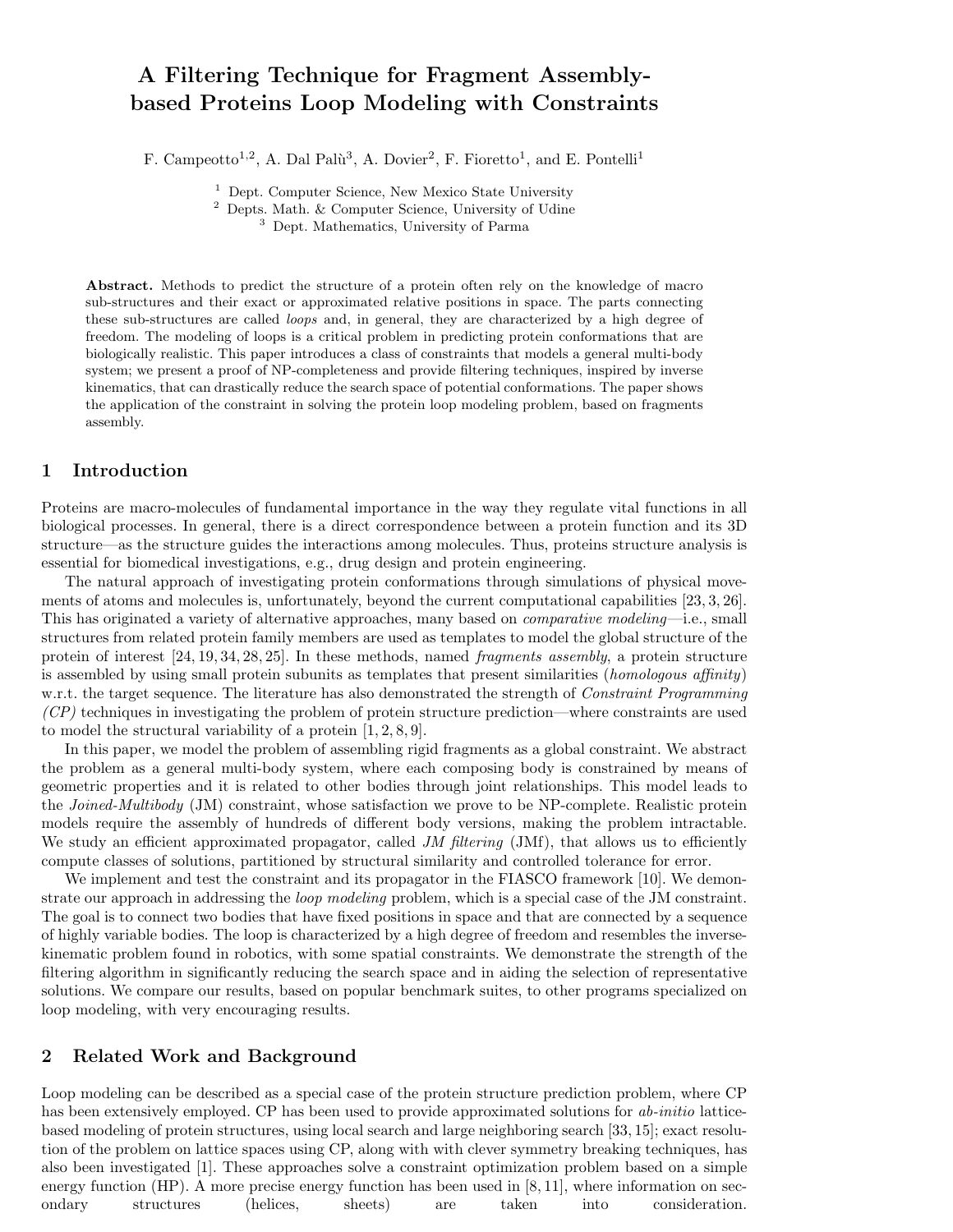Due to the approximation errors introduced by lattice discretization, these approaches do not scale to medium-size proteins. Off-lattice models, based on the idea of fragment assembly, and implemented using Constraint Logic Programming over Finite Domains, have been presented in [9, 10] and applied not only to structure prediction but also to other structural analysis problems—e.g., the tool developed in [9] has been used to to generate sets of feasible conformations for studies of protein flexibility [13]. The use of CP to analyze NMR data and the related problem of protein docking has been studied in [2].

Even when protein structure prediction is realized using homologous templates, the final conformation may present aperiodic structures (loops) connecting the known protein segments on the outer region of the protein, where the presence of the solvent lessens the restrictions on the possible movements of the structure. These protein regions are in general not conserved during evolution, and therefore templates pro-



Fig. 1: Helices with a loop

vide very limited statistical structural information. The length of a protein loop is typically in the range of 2 to 20 amino acids; nevertheless, the flexibility of loops produces very large, physically consistent, conformation search spaces. Figure 1 depicts a possible scenario where two macro-structures (two helices) are connected by a loop—the loop anchors are colored in orange. The loop constraint is satisfied by the loops connecting the two anchor points. Modeling a protein loop often imposes constraints in the way of connecting two protein segments. Restrictions on the mutual positions and orientations (dihedral angles) of the loop anchors are often present. Such restrictions are defined as the loop closure constraints.

A procedure for protein loop modeling (e.g., [22]) typically consists of 3 phases: sampling, filtering, and ranking. In sampling, a set of possible loop conformations is proposed. Ab initio methods (e.g., [31, 17, 21, 35, 14, 16, 36]) and methods based on templates extracted from structural databases (e.g., [7]) have been explored. These conformations are checked w.r.t. the loop constraints and the geometries from the rest of the structure, and the loops that are detected as physically infeasible, e.g., causing steric clashes, are discarded by a filtering procedure. Finally, a ranking step—e.g., based on statistical potential energy (e.g., DOPE [32], DFIRE [37], or [18])—is used to select the best loop candidate(s).

Loop sampling plays an important role: it should produce structurally diverse loop conformations, in order to maximize the probability of finding one close to the native conformation. Sampling is commonly implemented as a two-step approach. First, a possible loop candidate is generated, without taking into account geometric or steric feasibility restrictions—this step usually employs dihedral angles sampled from structural databases [16]. Afterwards, the initial structure is altered into a structure that satisfies the loop closure constraints. Popular methods include the Cyclic Coordinate Descent (CCD) [6], the Self-Organizing (SOS) algorithm [30], and Wriggling [5]. Multi-method approaches have also been proposed e.g., [29] proposes a loop sampling method which combines fragment assembly and analytical loop closure, based on a set of torsion angles satisfying the imposed constraints.

# 3 The Joined-Multibody Constraint

A rigid block B is composed of an ordered list of at least three (distinct) 3D points, denoted by points(B). The anchors and end-effectors of a rigid block B, denoted by  $start(B)$  and  $end(B)$ , are the two lists containing the first three and the last three points of points  $(B)$ . With  $B(i)$  we denote the *i*-th point of the rigid block B. For two ordered lists of points p and q, we write  $p \sim q$  if they can be perfectly overlapped by a rigid translation/rotation (i.e., a roto-translation).

**Definition 1** (Multi-body). A multi-body is a sequence  $S_1, \ldots, S_n$  of non-empty sets of rigid blocks. A sequence of rigid blocks  $B_1, \ldots, B_n$ , is called a rigid body if, for all  $i = 1, \ldots, n-1$ , end $(B_i) \frown \text{start}(B_{i+1})$ . A compatible multi-body is a multi-body where for all pairs of rigid blocks  $B, B' \in \bigcup_{i=1}^{n} S_i$  and for all  $\bm{p},\bm{q}\in\{\textsf{start}(B),\textsf{start}(B'),\textsf{end}(B),\textsf{end}(B')\}$  it holds that  $\bm{p}\frown\bm{q}.$ 

A rigid body can be seen as one instance of a multi-body that guarantees the partial overlapping of each two consecutive blocks. The overlapped points  $end(B_i)$  and start $(B_{i+1})$  constitute the *i*-th *joint* of the rigid body. The number of rigid bodies "encoded" by a single multi-body is bounded by  $\prod_{i=1}^{n} |S_i|$ .

Figure 2 provides a schematic representation of a rigid body. The joints connecting two adjacent rigid blocks are marked by orange rectangles and grey circles. The points in **points** $(B)$  of each rigid block are represented by circles. Each rigid block extends from the first point of a joint to the last point of the successive joint.

A rigid body is defined by the overlap of joints, and relies on a chain of relative roto-translations of its blocks. Each points( $B_i$ ) is therefore positioned according to the (homogeneous) coordinate system associated to a rigid block  $B_{i-1}$ . Note that once the reference system for  $B_1$  is defined, the whole rigid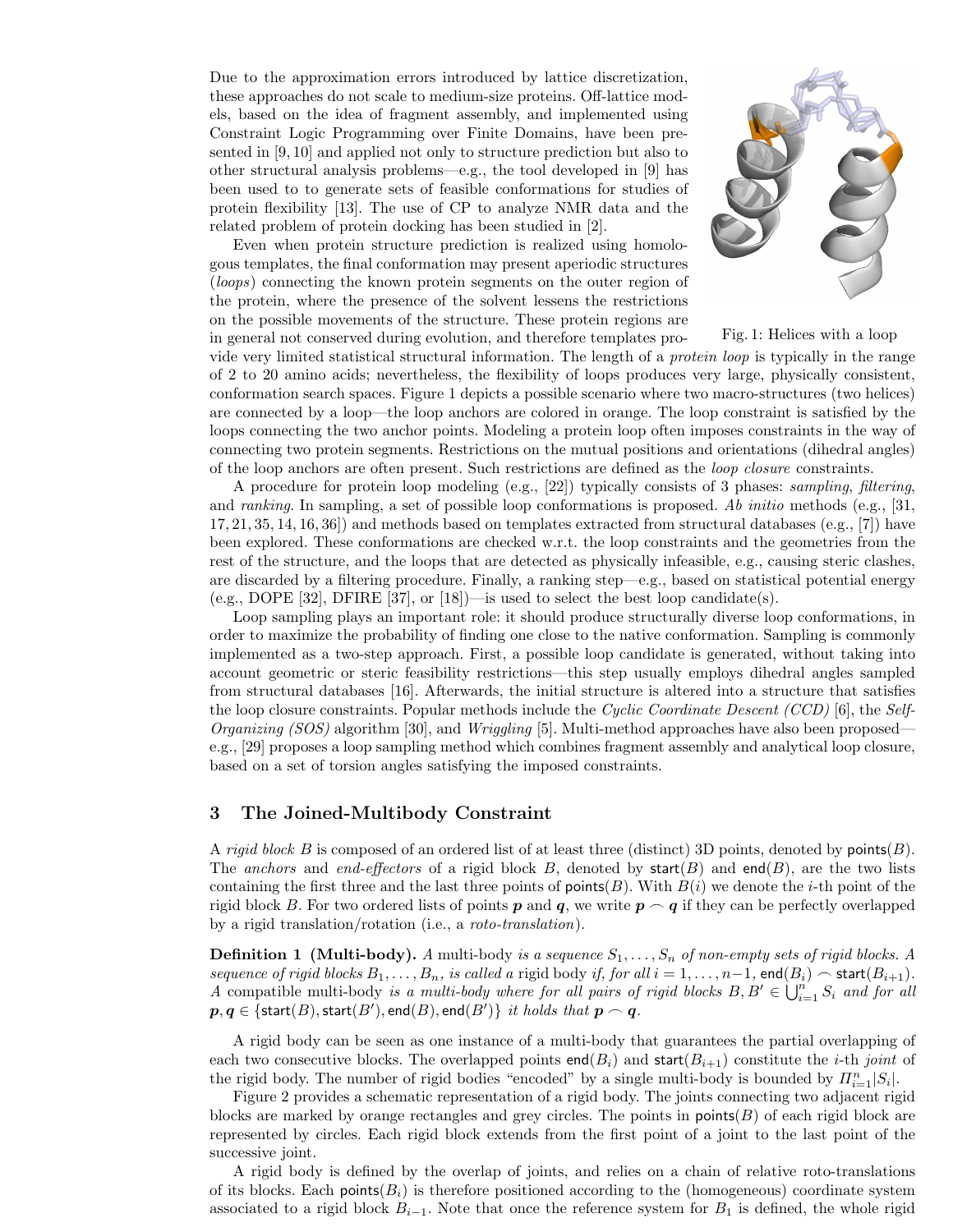

Fig. 2: A schematic representation of a rigid body

body is completely positioned.<sup>4</sup> The relative positions of two consecutive rigid blocks  $B_{i-1}$  and  $B_i$  of a rigid body  $(2 \leq i \leq n)$  can be defined by a transformation matrix  $T_i \in \mathbb{R}^{4 \times 4}$ . Each matrix depends on the standard Denavit-Hartenberg parameters [20] obtained from the start and end of the blocks (c.f., [27] for details). We denote the product  $T_1 \cdot T_2 \cdot \ldots \cdot T_i \cdot (x, y, z, 1)^T$  by  $\nabla_i(x, y, z)$ .

Let us focus on the matrix  $T_1$ . The block  $B_1$  can be rigidly moved in a desired position and orientation on the basis of additional spatial constraints (e.g., the sets  $\mathcal{A}_1, \mathcal{A}_2, \mathcal{A}_3, \mathcal{E}_1, \mathcal{E}_2, \mathcal{E}_3$  in the Def. 2).  $T_1$  is a matrix that allows a roto-translation of  $B_1$  in a position fulfilling the additional constraints.

For  $i = 1, \ldots, n$ , the coordinate system conversion  $(x', y', z')$ , for a point  $(x, y, z) \in \text{points}(B_i)$  into the coordinate system of  $B_1$ , is obtained by:

$$
(x', y', z', 1)^T = T_1 \cdot T_2 \cdot \ldots \cdot T_i \cdot (x, y, z, 1)^T = \nabla_i(x, y, z)
$$
\n(1)

Homogeneous transformations are such that the last value of a tuple is always 1. Note that a modification of the matrix  $T_1$  is a sufficient step to place the whole rigid body into a different start position.

**Definition 2 (JM-constraint).** The joined-multibody (JM) constraint is described by a tuple:  $J =$  $\langle S, V, A, \mathcal{E}, \delta \rangle$ , where:

- $S = S_1, \ldots, S_n$  is a multi-body. Let  $\mathcal{B} = \{B_1, \ldots, B_k\}$  be the set of all rigid blocks in  $S$ , i.e.,  $\mathcal{B} =$  $\bigcup_{i=1}^n S_i$ .
- $V = V_1, \ldots, V_n$  is a list of finite-domain variables. For  $i = 1, \ldots, n$ , the variable  $V_i$  is associated to a domain dom $(V_i) = \{j : B_j \in S_i\}.$
- $\mathcal{A} = A_1, A_2, A_3,$  and  $\mathcal{E} = \mathcal{E}_1, \ldots, \mathcal{E}_{3n}$  are lists of sets of 3D points such that:  $\circ$   $\mathcal{A}_1 \times \mathcal{A}_2 \times \mathcal{A}_3$  is the set of admissible points for start(B), with  $B \in S_1$ ;
- $\circ \mathcal{E}_{3i-2} \times \mathcal{E}_{3i-1} \times \mathcal{E}_{3i}$  is the set of admissible points for end(B), with  $B \in S_i$ ,  $i = 1, \ldots, n$ ;
- $\delta$  is a constant, used to express a minimal distance constraint between different points. Let us assume that for all  $B \in \mathcal{B}$  and for all  $a, b \in \text{points}(B)$ , if  $a \neq b$  then  $||a - b|| \geq \delta$  (where  $|| \cdot ||$  is the Euclidean norm).

A solution for the JM constraint J is an assignment  $\sigma: V \longrightarrow \{1, \ldots, |\mathcal{B}|\}$  s.t. there exist matrixes  $T_1, \ldots, T_n$  (used in  $\nabla$ ) with the following properties:

Domain: For all  $i = 1, \ldots, n$ ,  $\sigma(V_i) \in \text{dom}(V_i)$ .

<u>Joint:</u> For all  $i = 1, ..., n - 1$ , let  $(a^1, a^2, a^3) = \text{end}(B_{\sigma(V_i)})$  and  $(b^1, b^2, b^3) = \text{start}(B_{\sigma(V_{i+1})})$ , then it holds that (for  $j = 1, 2, 3$ ):

$$
\nabla_i(a_x^j,a_y^j,a_z^j) = \nabla_{i+1}(b_x^j,b_y^j,b_z^j)
$$

Spatial Domain: Let  $(a^1, a^2, a^3) = \text{start}(B_{\sigma(V_1)})$ , then  $T_1 \cdot a^j \in A_j \times \{1\}$ . For all  $i = 1, ..., n$ , let  $(e^1, e^2, e^3) = \text{end}(B_{\sigma(V_i)})$  then  $\nabla_i(e_x^j, e_y^j, e_z^j) \in \mathcal{E}_{3(i-1)+j} \times \{1\}$ 

where  $1 \leq j \leq 3$  and  $T_2, \ldots, T_i$  (in  $\nabla_i$ ) are the matrices that overlap  $B_{\sigma(V_{i-1})}$  and  $B_{\sigma(V_i)}$  (the product  $\times$ {1} is due since we use homogeneous coordinates).

Minimal Distance: For all  $j, \ell = 1, \ldots, n, j < \ell$ , and for all points  $a \in \text{points}(B_{\sigma(V_i)})$  and  $b \in$ points $(B_{\sigma(V_{\ell})})$ , it holds that:

$$
\|\nabla_j(a_x, a_y, a_z) - \nabla_\ell(b_x, b_y, b_z)\| \ge \delta
$$

A JM constraint is said to be compatible if  $S_1, \ldots, S_n$  is a compatible multi-body.

If there are no joints with the three points aligned,  $T_2, \ldots, T_n$  depend deterministically from  $T_1$  and  $\sigma$ . Compatible JM constraints are interesting for our target application. Nevertheless, the additional restriction does not simplify constraint solving, as we discuss below.

Complexity Analysis. The problem of determining *consistency* of JM constraints (i.e., the existence of a solution) is NP-complete. To prove this fact, we start from the NP-completeness of the consistency problem of the constraint Self-Avoiding-Walk (SAW-constraint) in a discrete lattice, proved in [12]. In particular, we will use the 3D cubic lattice for this problem. Let  $X = X_1, \ldots, X_n$  be a list of variables. Each variable has a finite domain  $\mathsf{dom}(X_i) \subseteq \mathbb{Z}^3$ .  $\sigma : \mathbf{X} \longrightarrow \mathbb{Z}^3$  is a solution of the SAW constraint if:

<sup>4</sup> With the exception of the case where the all points of a joint are collinear.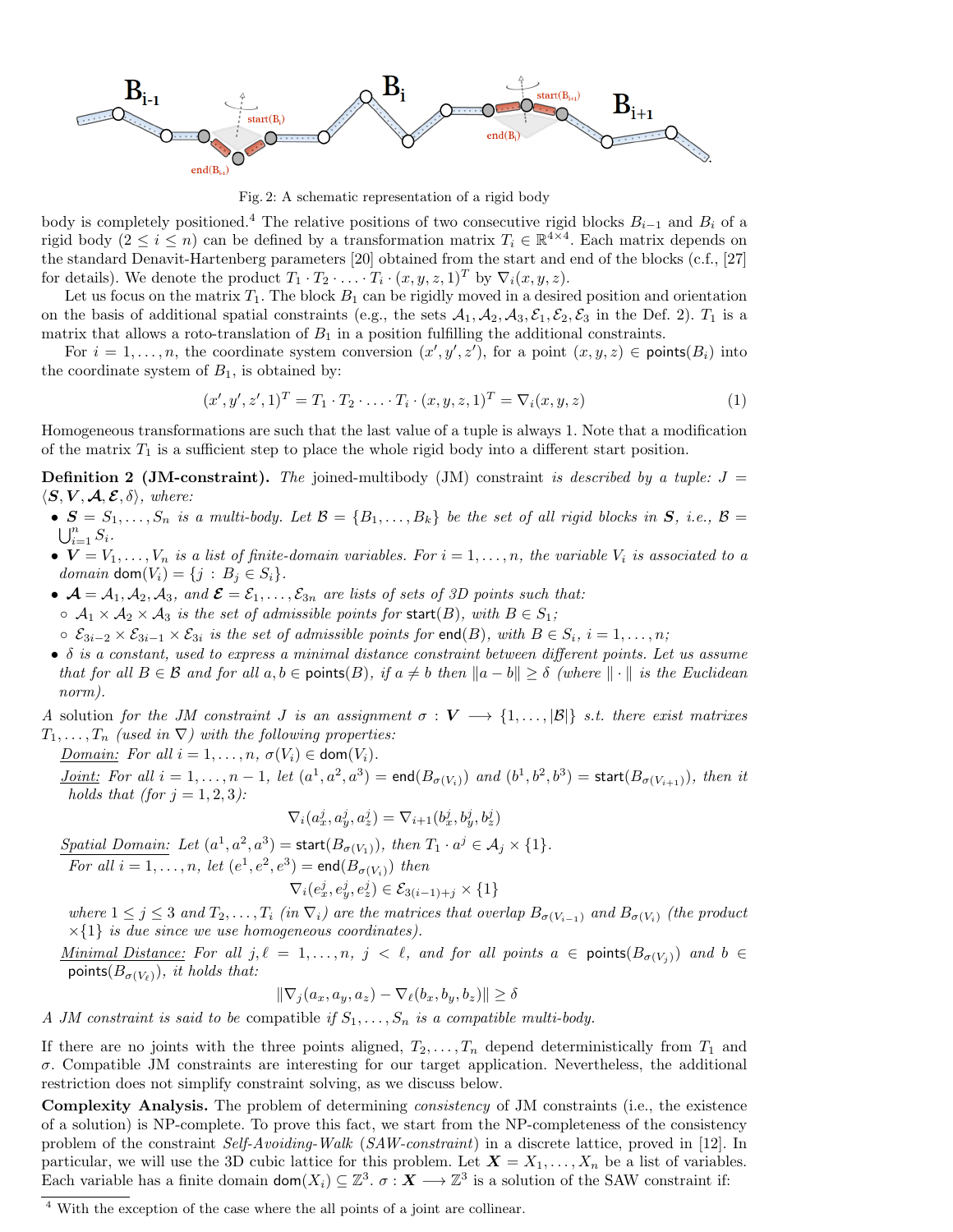- For all  $i = 1, \ldots, n$ :  $\sigma(X_i) \in \text{dom}(X_i)$ ,
- For all  $i = 1, ..., n 1$ :  $\|\sigma(X_i) \sigma(X_{i+1})\| = 1$ ,
- For all  $i, j = 1, \ldots, n, i < j$ , it holds that  $\|\sigma(X_i) \sigma(X_j)\| \geq 1$ .

As emerges from the proof in [12], the problem of determine the consistency of a SAW constraint is NP complete even if the domains of  $\text{dom}(X_1)$  and  $\text{dom}(X_2)$  are singleton sets. Without loss of generality, we can concentrate on SAW problems where  $\text{dom}(X_1) = \{(0,0,0)\}\$  and  $\text{dom}(X_2) = \{(0,1,0)\}\$ —the other cases can be reduced to this one using a roto-translation.

### Theorem 1. The consistency problem for the JM constraint is NP-complete.

Proof (sketch). The proof of membership in NP is trivial; given a tentative solution, it is easy to test it in polynomial time—the most complex task is building the rotation matrixes.



Fig. 3: Rigid blocks for SAW (from left to right, block  $1, \ldots, 7$ )

To prove completeness, let us reduce SAW, with the further hypothesis on  $\text{dom}(X_1)$  and  $\text{dom}(X_2)$ to JM. Let us consider an instance  $A = \langle X, \text{dom}(X) \rangle$  of SAW with  $n \ (n > 3)$  variables. We define a equi-satisfiable instance  $B = \langle \mathbf{S}, \mathbf{V}, \mathbf{A}, \mathbf{E}, \delta \rangle$  of JM as follows. Let us choose  $\mathbf{V} = V_1, \ldots, V_{n-3}$ . We select the sets  $S_i$  of rigid blocks of the multi-body to be all identical, and consisting of all the (non overlapping) fragments of three contiguous unitary segments of length 1, starting from  $(0, 0, 0)$  and with bends of 0 or 90 degrees. A filtering using symmetries is made and the blocks are indicated in Fig. 3. For all  $i = 1, \ldots, n-3$  we assign the following sets of 3D points to the end-effectors:

$$
\mathcal{E}_{3i-2}=\text{dom}(X_{i+1})\cap\mathbb{Z}^3,\ \ \mathcal{E}_{3i-1}=\text{dom}(X_{i+2})\cap\mathbb{Z}^3,\ \ \mathcal{E}_{3i}=\text{dom}(X_{i+3})\cap\mathbb{Z}^3
$$

Moreover, let  $A_1 = \{(0,0,0)\}, A_2 = \{(0,1,0)\}, A_3 = \{(0,2,0), (1,1,0)\}.$  Observe that all these sets are subsets of  $\mathbb{Z}^3$  and therefore points of the same lattice of the SAW problem. Assigning  $\delta = 1$ , the reduction is complete. It is immediate to check that SAWs in the 3D lattice and the solutions of the JM constraint defined via reduction are essentially the same 3D polygonal chain.  $\Box$ 

We have a proof for the NP-completeness of the compatible JM constraint (in particular, it does not make use of joints made by collinear points), by reduction from the Hamiltonian path problem in special planar graphs. The proof is omitted due to lack of space. The interested reader can find it at http: //www.cs.nmsu.edu/fiasco.

# 4 Filtering algorithm for the joined-multibody constraint

Since checking the satisfiability (and hyper-arc consistency) of the JM constraint is NP-complete, we studied an approximated polynomial time filtering algorithm. When dealing with multi-bodies, the computation of the end-effectors' spatial domains provides limited filtering information, since it identifies a large volume.

We designed an algorithm (JMf, Algorithm 1) that is inspired by bound-consistency on the 3D positions of end-effectors. The algorithm uses an equivalence (clustering) relation over these bounds, in order to retain precise information about classes of domain variable assignments that produce similar spatial results. This allows a compact handling of the combinatorics of the multi-body, while a controlled error threshold allows us to select the precision of the filtering. The equivalence relation captures those rigid bodies that are geometrically similar and thus compacts small differences among them; relevant gains in computation time can be derived when some errors are tolerated.

The JMf algorithm receives as input a JM-constraint  $\langle S, V, A, \mathcal{E}, \delta \rangle$ , along with a set G of points that are not available for the placement of bodies (e.g., points of other parts of the protein we are studying, points of the loop non-deterministically assigned by previous calls of the algorithm itself) and an equivalence relation ∼ on the space of triples of 3D points. The algorithm makes use of a function M (line 8); this function takes as input two lists  $\boldsymbol{a}$  and  $\boldsymbol{b}$  of 3D points, and computes the homogeneous transformation to overlap b on a. A call to this function will fail if  $a \nightharpoondown b$ . For simplicity, the fourth component (always 1) of the homogeneous transformation is not explicitly reported in the algorithm.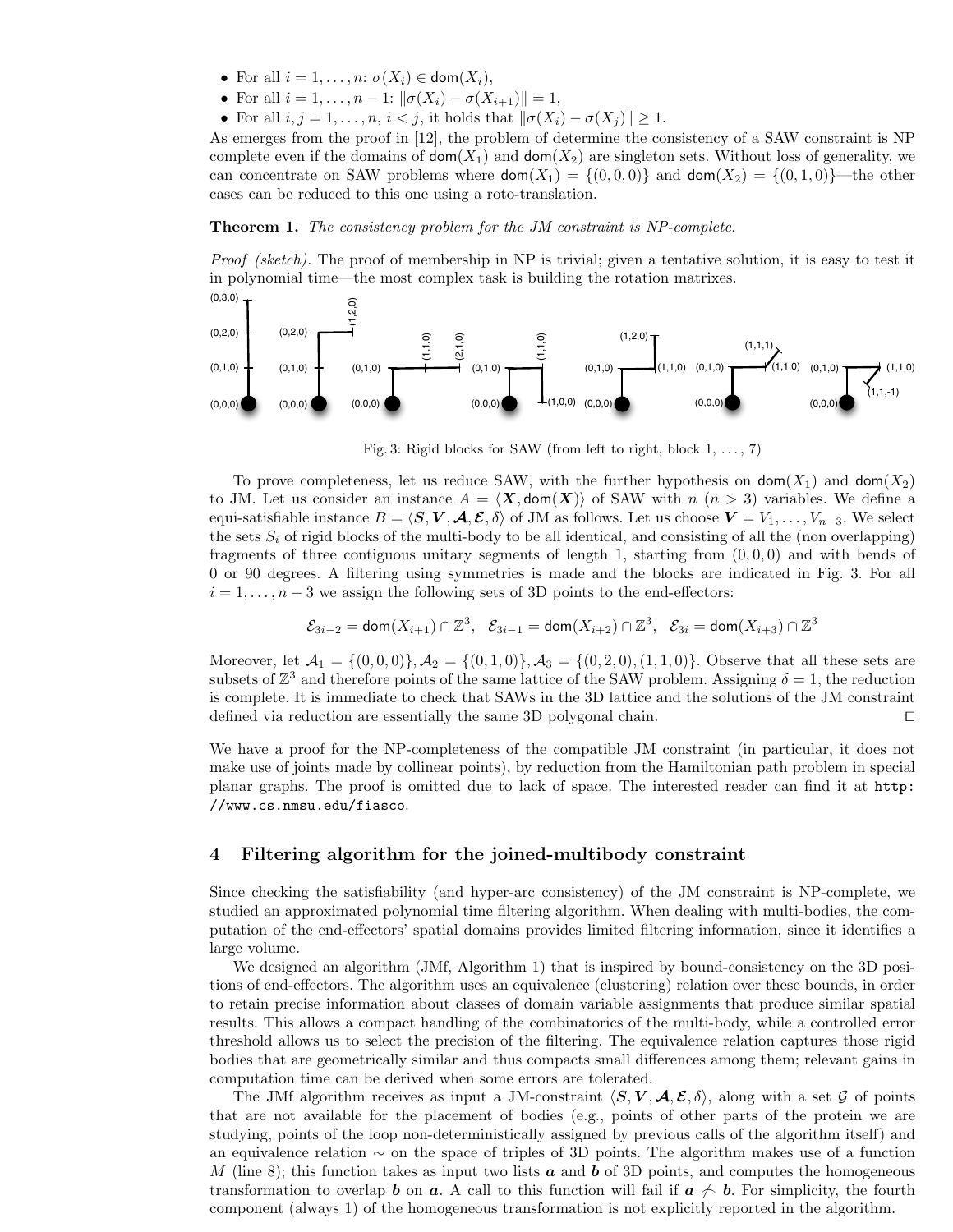#### Algorithm 1 The JMf algorithm.

Require:  $S, V, A, \mathcal{E}, \mathcal{G}, \delta, \sim$ 1:  $n \leftarrow |V|$ 2:  $\mathcal{R}_1 \leftarrow$  $\sqrt{ }$ J  $\mathcal{L}$  $B \in S_1$  ∃ $T_1$  $\sqrt{ }$  $\mathcal{L}$  $T_1 \cdot \mathsf{start}(B) \in \mathcal{A}_1 \times \mathcal{A}_2 \times \mathcal{A}_3$   $\wedge$  $T_1 \cdot \mathsf{end}(B) \in \mathcal{E}_1 \times \mathcal{E}_2 \times \mathcal{E}_3$   $\wedge$  $\forall p \in \mathsf{points}(B).\forall q \in \mathcal{G}.$   $\|(T_1 \cdot p) - q\| \geq \delta)$  $\setminus$  $\overline{1}$  $\mathcal{L}$  $\mathcal{L}$  $\mathsf{I}$ 3:  $\mathcal{P}_1 \leftarrow \{T_1 \cdot \text{end}(B) \mid B \in \mathcal{R}_1, T_1 \text{ as in the line above }\}$ 4: dom $(V_1) \leftarrow \{ \textsf{label}(B) \mid B \in \mathcal{R}_1 \}$ 5: for all  $i = 2, \ldots, n$  do 6:  $\mathcal{P}_i = \emptyset$ ;  $\mathcal{R}_i = \emptyset$ ; 7: for all  $E \in \mathcal{P}_{i-1}$  do 8:  $\mathcal{R}_i \leftarrow \mathcal{R}_i \cup$  $\sqrt{ }$ J  $\mathcal{L}$  $B \in S_i$  $T = M(E,{\sf start}(B)) \ \land \ T \neq {\tt fail} \ \land$  $T\cdot \textsf{end}(B) \in \mathcal{E}_{3i-2} \times \mathcal{E}_{3i-1} \times \mathcal{E}_{3i} \quad \wedge$  $\forall p \in \mathsf{points}(B). \forall q \in \mathcal{G}. \, \|(T \cdot p) - q\| \geq \delta$  $\mathcal{L}$  $\mathcal{L}$ J  $9: \qquad {\mathcal P}_i \leftarrow \{M(E,{\sf start}(B))\cdot{\sf end}(B) \ \mid \ B \in {\mathcal R}_i\}$ 10: end for 11: compute  $\mathcal{P}_i/\sim$  and filter  $\mathcal{R}_i$  accordingly 12: dom $(V_i) \leftarrow \{\textsf{label}(B) \mid B \in \mathcal{R}_i\}$ 13: end for

For  $i = 1, \ldots, n$ , the algorithm computes the sets  $\mathcal{R}_i$  and  $\mathcal{P}_i$ , that will respectively contain the blocks from  $S_i$  that can still lead to a solution, and the corresponding allowed 3D positions of their end-effectors. These two sets are strongly related: a data structure linking each block  $B \in S_i$  with the list of its corresponding possible end-effectors (and vice versa) is used at the implementation level. For each block  $B \in \mathcal{B}$ , we denote with label(B) a unique label identifying it;  $\text{dom}(V_i)$  is therefore the set of the blocks' labels that can be used for the variable  $V_i$ . The sets  $\mathcal{R}_i$  and  $\mathcal{P}_i$  are used to determine the domain dom( $V_i$ ) of the variable  $V_i$  (lines 4 and 12). In computing/updating  $\mathcal{R}_i$  and  $\mathcal{P}_i$ , only blocks that have end-effectors contained in the bounds  $\mathcal{E}_{3i-2}, \mathcal{E}_{3i-1}, \mathcal{E}_{3i}$  are kept. Fragments that would cause points to collapse—i.e., due to a distance smaller than  $\delta$  from previously placed points—are filtered out (lines 2 and 8). Moreover, the spatial positions of the points of the first block are validated against  $A$  (line 2).

The algorithm performs  $|V| - 1$  iterations (lines 5–13). First  $\mathcal{R}_i$  and  $\mathcal{P}_i$  are computed on the basis of the sets of end-effectors of the previous level  $\mathcal{P}_{i-1}$  and the starting point of a selected block B, filtering out those that are not overlapping and those that lead to wrong portions of space (lines 8–9). Then, the ~based clustering filtering is applied (line 11). During this step, the set of triples of 3D points  $\mathcal{P}_i$  is clustered using ∼. A representative of each equivalence class is chosen (within  $\mathcal{P}_i$ ). The corresponding block in  $\mathcal{R}_i$  is marked. All non marked blocks are filtered out from  $\mathcal{R}_i$ . Let us also note that the filtering based on clustering is not performed for the initial step  $P_1$ , as typically this is already captured by the restrictions imposed by A.

In our tests, the initial domains  $A_1, A_2, A_3$  are singleton sets (we start from a rigid block with known end-effectors). Moreover, w.l.o.g., all initial fragments matching with those three points are rotated in the same reference in our database, allowing to use a unique  $T_1$  for all blocks (lines 2 and 3). We experimentally verified that avoiding clustering in the first stage allows to sensibly reduce approximation errors. The filtering algorithm is similar to a directional arc-consistency, where the global constraint is viewed as a conjunction of binary constraints between adjacent blocks. Its peculiarity, however, is the use of representative clustered triples to compactly store the domains.

## 5 Loop modeling by the joined-multibody constraint

In this section, we use the joined-multibody constraint to model the protein loop problem. We have implemented the proposed encoding and the constraint solving procedure, based on filtering Algorithm 1, within FIASCO (Fragment-based Interactive Assembly for protein Structure prediction with COnstraints) [4].

FIASCO is a C++ tool that provides a flexible environment that allows us to easily manipulate constraints targeted at protein modeling. These constraints do not only concern geometric and energetic aspects but, in general, they allow one to model particular portions of the target protein using arbitrarily long homolog structures. A protein is modeled through the sequence of its amino acids. The backbone of each amino acid is represented by all its atoms:  $N, C\alpha, C', O$ . A single point  $CG$  is used for representing the side chain, namely the set of atoms characteristic of each amino acid (Fig. 4). *fragment assembly* is used to restrict the allowed spatial positions of consecutive backbone atoms. The final protein conformation is built by combining fragments, treated as basic assembly units. A fragment with  $h \geq 1$  amino acids is the concatenation of  $4h + 3$  atoms, represented by the regular expression C' O (N C $\alpha$  C' O)<sup>h</sup> N. The assembling of two fragments is performed by overlapping the planes  $\beta_R$  and  $\beta_L$ , determined by the atoms  $C', O, N$  ending the first fragment and starting the second fragment (Fig. 4). The overlapping is made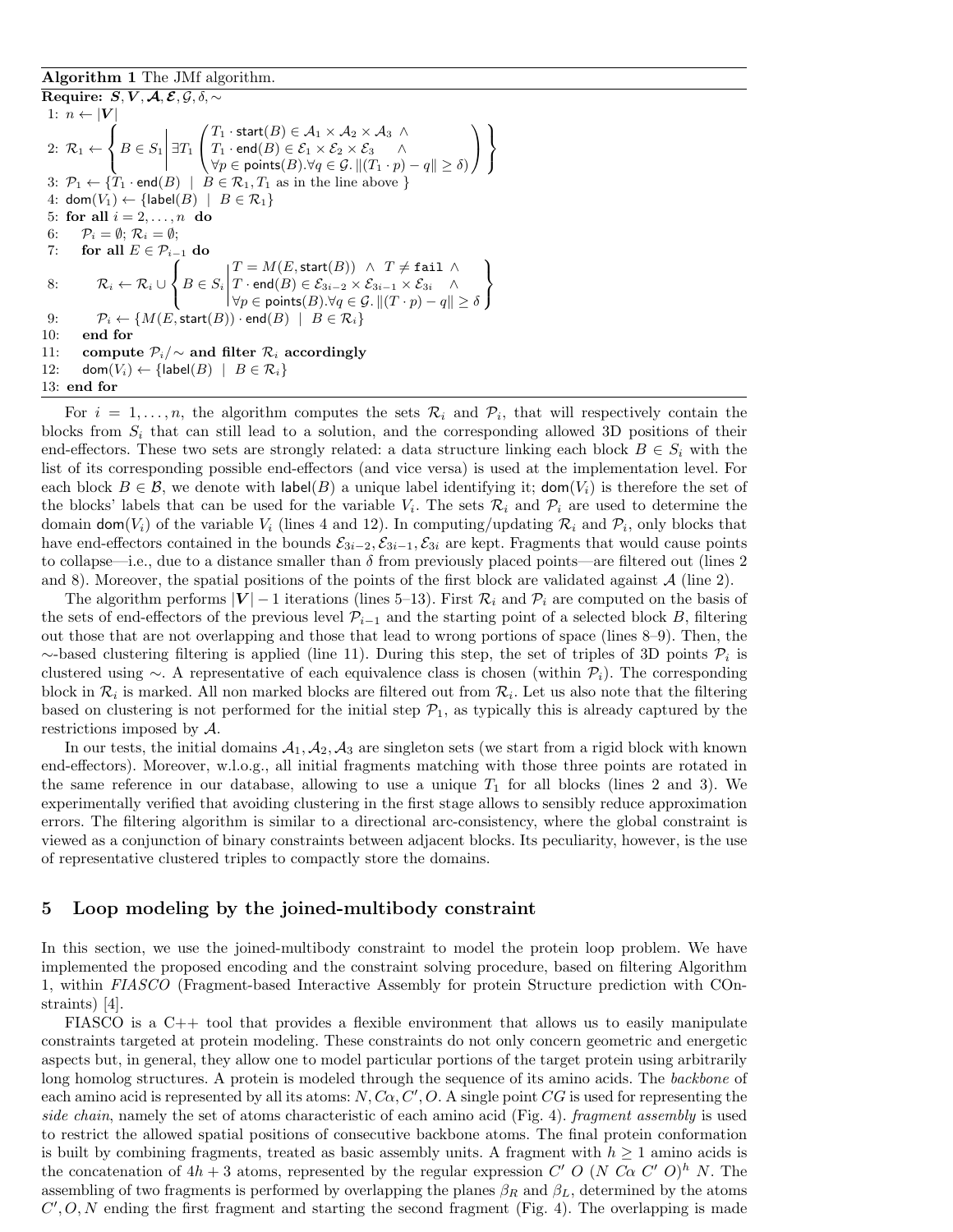

Fig. 4: Fragments are assembled by overlapping the plane  $\beta_R$ , described by the rightmost  $C', O, N$  atoms of the first fragment (left), with the plane  $\beta_L$ , described by the leftmost  $C', O, N$  atoms of the second fragment (right), on the common nitrogen atom

in the N atom in order to best preserve the torsion angle  $\phi$  characteristic of the first amino acid of the second fragment. Each backbone atom is represented by a Point variable, whose initial domain can be described by a 3D interval  $[L, U]$ , that identifies the lower and the upper bounds of a 3D box enclosing the set of possible positions for the atom.<sup>5</sup> A second set of variables (Fragment) is used to maintain the sets of possible fragments that can be used to model different segments of the protein. The respective domains are the sets of elements that link the specific protein region modeled by a Fragment variable to the related Point variables for the atoms in such region. Constraints are introduced to link the domains of Fragment variables with those of related Point variables.

Loop Modeling. Let us now build on the core constraints of FIASCO and on the JM constraint to address the loop modeling problem. The starting point is a given protein with two known (large) blocks. The model will account for them in the definitions of sets  $\mathcal E$  (they also allow us to build the set  $\mathcal G$ —see Algorithm 1). The start of the first block and the end of the last block, namely a sequence  $C'ON$  (initial anchor) of coordinates  $a = (a^1, a^2, a^3)$ , and a sequence  $C'ON$  (final anchor) of coordinates  $e = (e^1, e^2, e^3)$ are known, as well as the sequence  $x_1, \ldots, x_n$  of amino acids connecting these two points. Each amino acid can have different 3D forms, depending on the angles  $\Psi$ ,  $\Phi$  and the position of CG; a statistically precomputed set of these forms is loaded from a repository (e.g. www.pdb.org) and a weight depending on its frequency is assigned to each fragment. Each fragment is identified by an integer label. Loop modeling can be realized using the joined-multibody constraint  $J = \langle S, V, A, \mathcal{E}, \delta \rangle$  where:

- For  $i = 1, \ldots, n$  the set  $S_i$  contains all the fragments associated with the amino acid  $x_i$ .
- For  $i = 1, ..., n$ , dom $(V_i)$  is the set of the labels of the fragments in  $S_i$ .
- The constant  $\delta$  (now  $\delta = 1.5\text{\AA}$ ) asserts a minimum distance between atoms.
- For the spatial domains, for  $j = 1, \ldots, 3$ , we set  $\mathcal{A}_j = \{a^j\}$  and  $\mathcal{E}_{3(n-1)+j}$  is the 3D interval  $[e^j (d_j, d_j, d_j), e^j + (d_j, d_j, d_j)$ , where the values  $d_j$  are derived from the covalent radii bond distances  $\epsilon_N, \epsilon_O, \epsilon_C$  of the specific types of atoms (specifically,  $d_1 = \epsilon_N, d_2 = d_1 + \epsilon_O, d_3 = d_2 + \epsilon_C$ ). We use this slack for the last 3 points of the loop in order to cushion the error produced during the clustering step, still obtaining solutions that are geometrically eligible.

For  $\mathcal{E}_1,\ldots,\mathcal{E}_{3(n-1)}$  we allow a "sufficiently large" box of spatial points. Precisely, each  $\mathcal{E}_i$  is the box obtained by enlarging by  $4n\AA$  in all the directions, the box identified by the two points  $[a, e]$  (or  $[e, a]$  – 4Å is a rough upper bound to the distance between two consecutive C' in a protein.<sup>6</sup>

Let us observe that the fragments considered lead to a *compatible* multi-body (Def. 1)—thanks to the use of a full-atom description of fragments. A different level of description of the fragments (e.g., the  $C\alpha$ – $C\alpha$  modeling used in [9] for the fragment-assembly approach to the complete protein folding) would not lead us to a compatible multi-body. Moreover, known larger rigid blocks can be easily inserted in the modeling in an explicit way in some  $S_i$ . More loops can be also modeled simultaneously in this way.

Clustering. The JMf algorithm is parametric w.r.t. the clustering relation and the function selecting the representative; they both express the degree of approximation of the rigid bodies to be built. The proposed clustering relation for loop modeling takes into account two factors:  $(a)$  The positions of the end-effectors in the 3D space and (b) The orientation of the planes formed by the fragment's anchor  $\beta_L$  and end-effector  $\beta_R$  (Fig. 4). This combination of clusterings allows to capture local geometrical similarities, since both spatial and rotational features are taken into account.

<sup>&</sup>lt;sup>5</sup> In the current implementation of FIASCO initial domains can be just boxes.

 $^6$   $\mathcal{E}_i$  should be intersected with the complement of  $\mathcal{G}$  (the region of space occupied by the two known rigid blocks). This kind of domain operation is not yet supported by FIASCO and therefore the control of this part is handled by Algorithm 1.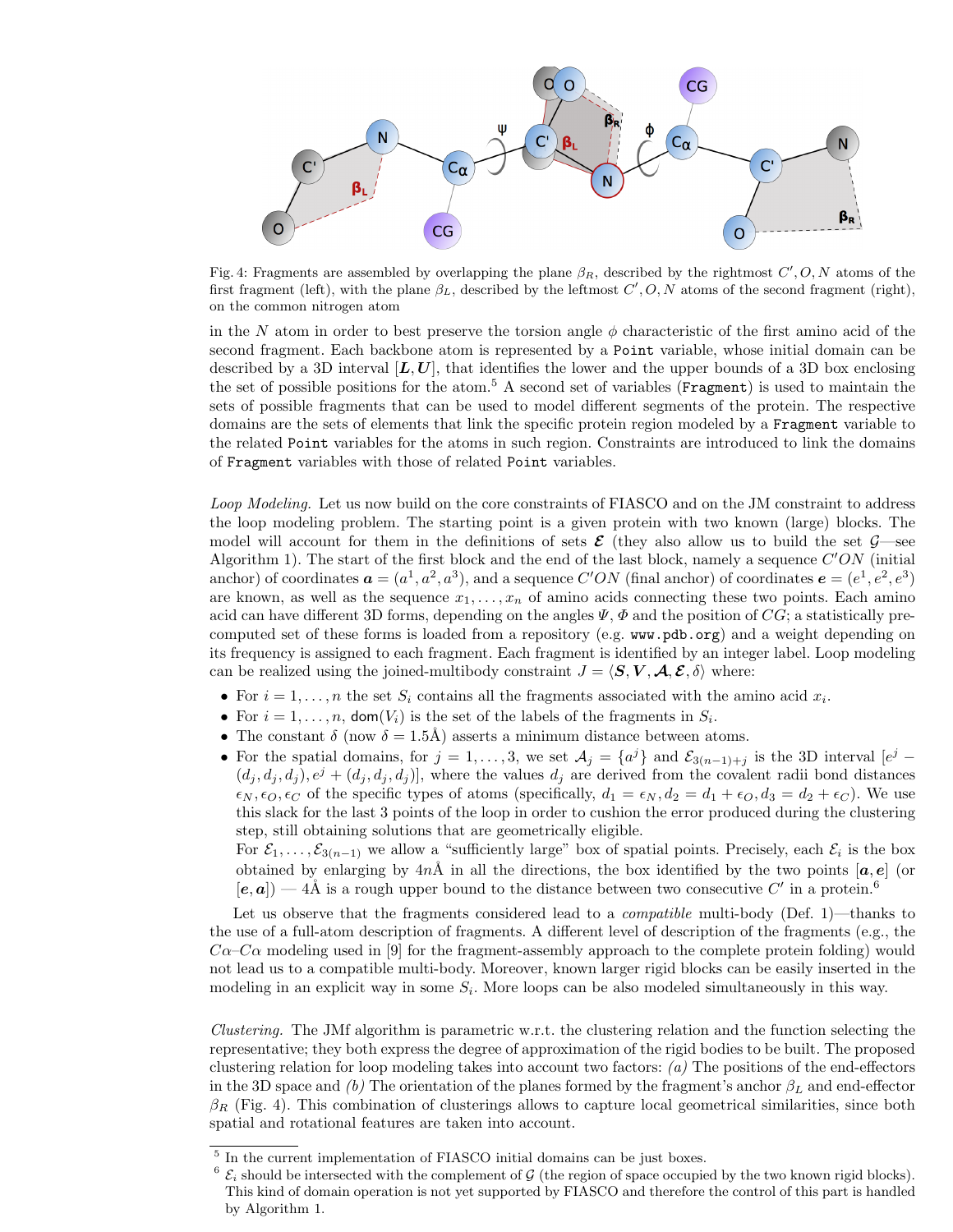The spatial clustering  $(a)$  used is the following. Given a set of fragments, the three end points  $C'ON$ (end effectors) of each cluster are considered, and the centroid of the triangle  $C'ON$  is computed. We use three parameters:  $k_{min}$ ,  $k_{max} \in \mathbb{N}$ ,  $k_{min} \leq k_{max}$ , and  $r \in \mathbb{R}$ ,  $r \geq 0$ . We start by selecting a set of  $k_{min}$ fragments, pairwise distant at least 2r. These fragments are selected as representatives of an equivalence class for other fragments that fall within a sphere of radius r centered in the centroid of the representative. This clustering ensures a rather even initial distribution of clusters, however some fragments may not fall within the  $k_{min}$  clusters. We allow to create up to  $k_{max} - k_{min}$  new clusters, each of them covering a sphere of radius  $r$ . Remaining fragments are then assigned to the closest cluster. Other techniques can be employed, the one used allows a fast implementation and acceptable results.

The orientation clustering  $(b)$  partitions the fragments according to their relative orientation of planes  $\beta_R$ ,  $\beta_L$  (and it can be pre-computed, being independent on the roto-translation the fragment will be subject to). Let us observe that here we consider all four points of a fragment. All fragments are characterized by the normal to the plane  $\beta_R$ , assuming that each fragment is already joined to the previous one. The clustering algorithm guarantees that each cluster contains fragments that pair-wise have normals with a deviation of at most a threshold  $\beta$  degrees. This algorithm produces a variable number of partitions depending on  $\beta$ .

The final cluster is the intersection of the two partitioning algorithms. This defines an equivalence relation  $\sim$  depending on  $k_{min}$ ,  $k_{max}$ , r, and  $\beta$ . The representative selection function selects the fragment for each partition according to some preferences (e.g., most frequent fragment, closest to the center, etc.).

Note that for  $r = 0$ ,  $\beta = 0$ , and  $k_{max}$  unbounded, no clustering is performed and this would cause the combinatorial explosion of every possible end-effector on the whole problem. The spatial error introduced depends on r and β. With  $\beta = 0$ , the error introduced at each step can be bound by 2r for each dimension. At each iteration the errors are linearly increased, since a new fragment is placed with an initial error gathered from previous iterations, thus resulting in a 2nr bound for the last end-effector. Clearly this bound is very coarse, and on average the experimental results show better performances. Similar considerations can be argued for rotational errors, however the intersection of the two clusterings, provide, in general, a much tighter bound.

Implementation Details. A pre-processing step clusters "a-priori" the variables' domains (by means of a first call of the JMf algorithm with  $\mathcal{G} = \emptyset$ . The rotational clustering is made while the fragment databases is computed. This speeds-up the clustering algorithm during the search, since at that time the spatial clusters can only be intersected with the ones already computed.

As soon as the domain for the variables related to the initial anchor of a JM constraint is instantiated, the corresponding constraint is woken up. The algorithm JMf is invoked with the parameters described above. If there are no empty domains after this stage, the search proceeds by selecting the leftmost variable and assigning it a fragment (block) in a leftmost order. All domains are pre-sorted from the most likely to the least likely for each variable (the previous stage of filtering preserves the ordering).

## 6 Experimental Results

We report on the experimental results obtained from a prototype implementation of the JM constraint, along with its Joined-Multibody filtering algorithm, in the FIASCO system. The system, protein lists, and some examples are available at http://www.cs.nmsu.edu/fiasco. Experiments are conducted on a Linux Intel Core i7 860, 2.5 GHz, memory 8 GB, machine. The proposed method has been applied to a data set of 10 loop targets for each of the lengths 4, 8, and 12 residues. The targets are chosen from a set of non-redundant X-ray crystallography structures [6].

We first analyze the performances of JMf filtering by examining the fraction of the search space explored during solution search. Next, we compare the qualities of the loop conformations generated, by measuring the root mean square deviation (RMSD) of the proposed loop with respect to the native conformation. RMSD captures the overall similarity in space of corresponding atoms.

#### 6.1 Filtered search space and performances

For each of the 10 selected proteins with a loop of length  $n = 4$  we compare two CSPs. The first one enables the JM constraint and the second one disables it (simple combinatorial fragment assembly). For both problems we have exhaustively generated (without timeout) all the solutions by means of a constraint-based search using a classical propagate-labeling schema

The number of fragments in each variable domain is 60—this is an adequate sampling to describe a reasonable amino-acid flexibility. This increases the likelihood to generate a loop structure that is similar to the native one. A loop of length n generates an exponential search space of size roughly  $60^n$  ( $\sim 1.3\cdot 10^7$ ) in this example). The selected variable is the leftmost one. Fragments are selected in descending frequency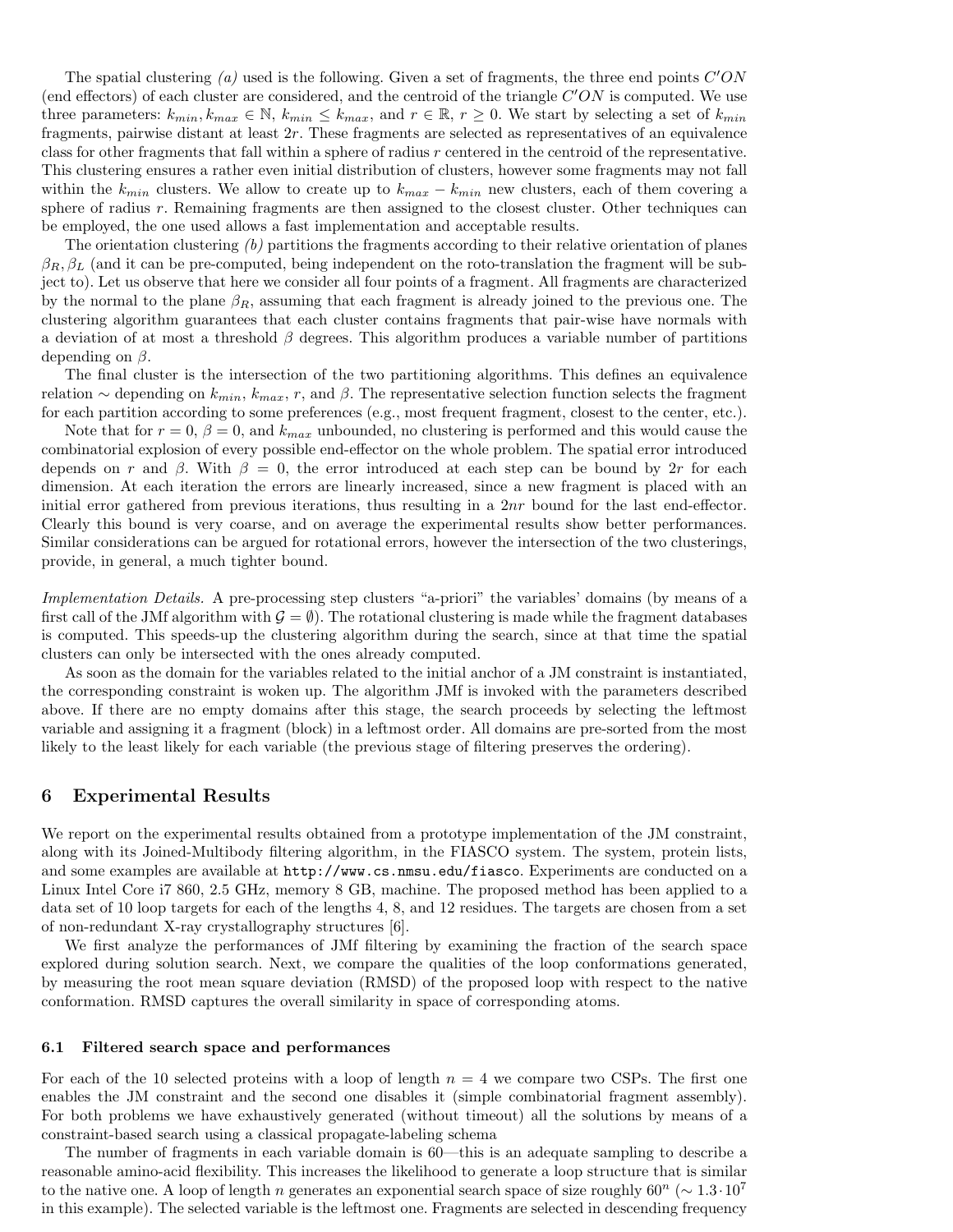

Fig. 5: Ratio of the solutions (left) and RMSD comparison (right)

order. We have used different values for r and  $\beta$ , while  $k_{min}$  and  $k_{max}$  are set to 20 and 100, respectively. In Fig. 5 (left) we show, for different combinations of clustering parameters, the ratio  $(R_{sol})$  between the number of solutions to the CSPs with JM constraint and without it. The size of the prop-labeling tree and running times decrease with a similar trend.

The adopted parameters for the  $\beta$  angles are reported in the x-axes, while the r values for the clustering distances are plotted in different colors (10Å is the lightest color). The white dots represent the average values of all the trials and the vertical bars illustrate the standard error of the mean:  $\frac{\sigma}{\sqrt{N}}$ , where  $\sigma$  is the standard deviation and  $N$  is the number of samples. It can be observed that the number of the solutions generated by the JM constraint decreases as the  $\beta$  and r values increase, as one can expect.

When the clustering is too inaccurate, for some loop targets no solutions are found by the JM constraint (e.g., with  $\beta = 60$  and  $r = 10.0$  for 6 loops out of 10). In Section 6.2 we show that the reduced number of solutions does not affect the approximate completeness of the search.

Let us analyze the case with longer loops (10 proteins of lengths 8 and 10 of lengths 12) where the set of all possible solutions without using JMf cannot be computed in reasonable time. In order to estimate the filtering capability, we build an approximation based on the following algorithm. For  $i = 1, \ldots, n$ :

- Let us assume we have non-deterministically assigned the variable  $V_i$ .
- The variables  $V_{i+1}, \ldots, V_n$  have the domains  $\text{dom}(V_j) = d_j$ , for  $j = i+1, \ldots, n$ .
- We apply the JM filtering algorithm obtaining the new values  $d'_{i+1}, \ldots, d'_n$
- An approximation to the portion of the search space removed at this stage is computed as:  $\prod_{j=i+1}^{n} d_j$  $\prod_{j=i+1}^{n} d'_j$  (2).

To compute the search space  $\xi$  removed by the propagation of the JM constraint we sum the values (2) for every node of the search tree visited within the timeout. Let  $\varrho = 1 + \sum_{i=1}^n \prod_{j=i}^n \text{dom}(V_j)$  be the size of the search tree in absence of constraint propagation. In Figure 6 we report the behavior of  $\frac{\rho-\xi}{\rho}$  for targets loops of length 8 and 12, depending on r and  $\beta$ . Let us observe that  $\rho$  is a rough upper bound of the nodes that really need to be visited (several fragments can immediately lead to a failure due to spatial constraints) and that allotting more time for the computations allows further pruning, thus increasing  $\xi$ .

We have set two timeouts: one involving solely the exploration of the prop-labeling tree, fixed to 600 seconds, and another over the total computation (search tree exploration and JM propagation), fixed to 2 hours. In every trial carried out we abort the search due to timeout in exploring the prop-labeling tree. The space filtered by the JM constraint rises according to the increasing values of r and  $\beta$ . In the settings proposed, fixing the values of r and  $\beta$  to 10.0 and 60 respectively, the propagation of the JM constraint produces a filtering over the search space that allows the rest of the search to be carried out merely on about the 10 % of the original prop-labeling tree. However, as stated above, this is just an under-estimation of the pruning capability.

#### 6.2 Loop Conformations quality

This section provides some insight about the quality of the solutions that are retrieved when using the JM constraint. In particular, we show that the quality in terms of RMSD is not significantly degraded by the large filtering performed by the propagator. As in the previous subsection, we use as reference for the comparisons the results from the search with no JM constraint (named NC). The experiments were carried on with  $k_{min} = 20$  and  $k_{max} = 100$ , while r and  $\beta$  are set respectively to 1.0 and 15 for loops of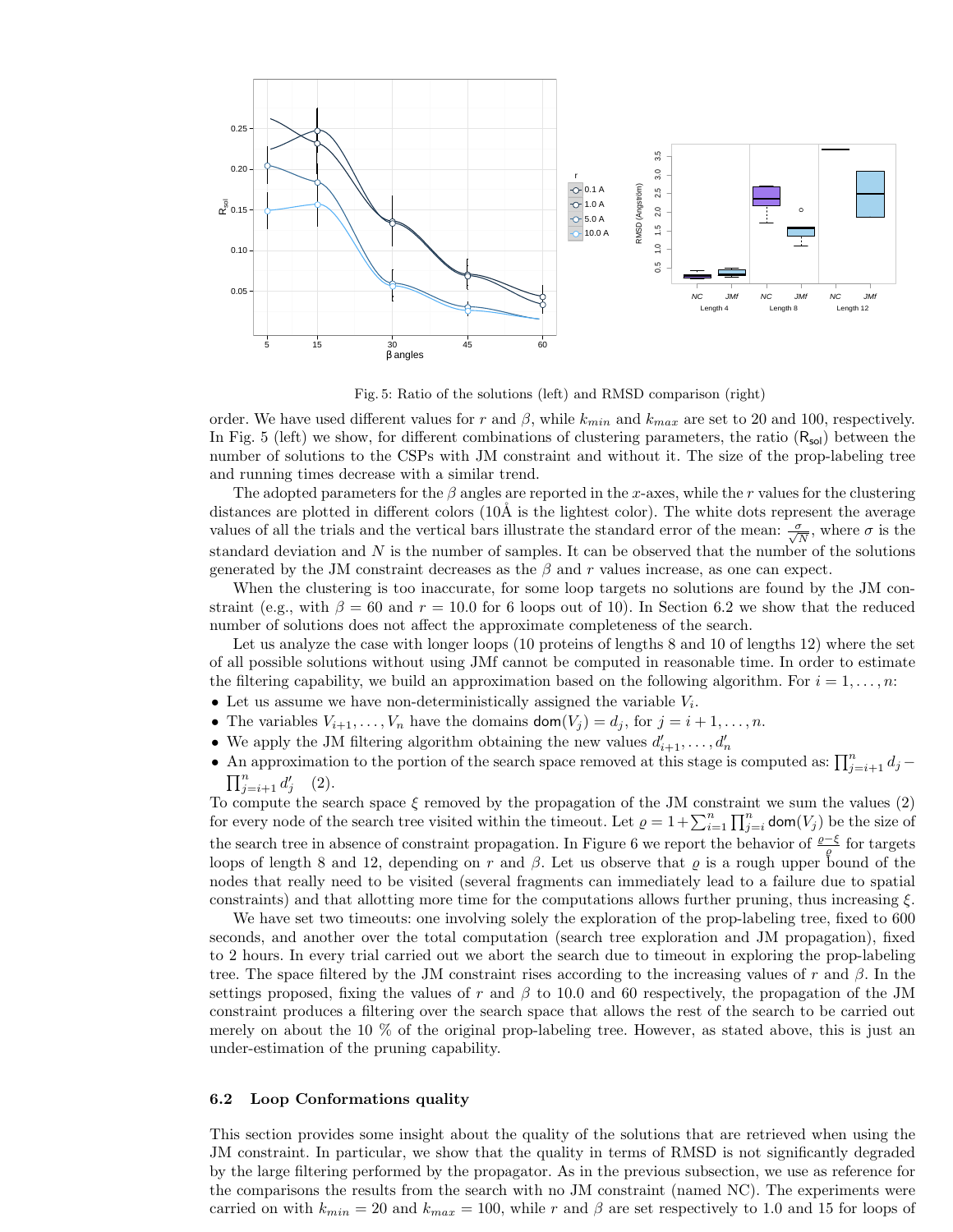

Fig. 6: Ratio of the search space explored using JMf for 8-loops (left) and 12-loops.

length 4, and 2.5 and 60 for loops of length 8 and 12. In our analysis, such parameters guarantee a good compromise between filtering power and accuracy of the results.

In Figure 5 (right), the bottom and top point of each vertical line show the RMSD of the best and worst prediction, respectively, within the group of targets analyzed. The results are biased by the fragment database in use: we excluded from it the fragments that belong to the deposited protein targets. Therefore it is not possible to reconstruct the original target loop and none of the searched are expected to reach a RMSD equal to 0. The bottom and top horizontal lines on each box shows the RMSD of the  $25<sup>th</sup>$  and 75<sup>th</sup> percentile prediction, respectively, while the line through the middle shows the median. We observe no substantial difference in the distributions related to short loop predictions (length 4), and an improvement for targets of greater size due to time-out. Such results experimentally show the strength of our method: JM filtering algorithm removes successfully redundant conformations; moreover, it quickly direct the search space exploration through predictions that are biologically meaningful.

In Figure 7, we analyze the impact of the  $k_{max}$  on computational times (left) and precision (right) of the filtering of the JM constraint. The tests are performed over the protein loops of length 4 adopting as cluster parameters,  $r = 1.0$ ,  $\beta = 30$ ,  $k_{min} = 20$ . We ignore minimum and maximum values from each data set to smooth out fluctuations and highlight average trends. Each dot in the plot represents the outcome of a trial and the grey area denote the standard error of the mean associated to a particular value of  $k_{max}$ . The RMSD values tend to decrease as the number of clusters increase, and it stabilizes when  $k_{max} \ge 500$  clusters with a good average value of 0.4Å. As one might expect, instead, the filtering time increases as  $k_{max}$  increases.



Fig. 7: Comparison of the best RMSD values (left) and JMf computation times (right) at varying of the  $k_{max}$ clustering parameter.

#### 6.3 Comparison with other state-of-the-art loop samplers

We also compare our method to three other state-of-the-art loop samplers: the Cyclic Coordinate Descent (CCD) algorithm [6], the self-organizing algorithm (SOS) [30], and the FALCm method [29]. Note that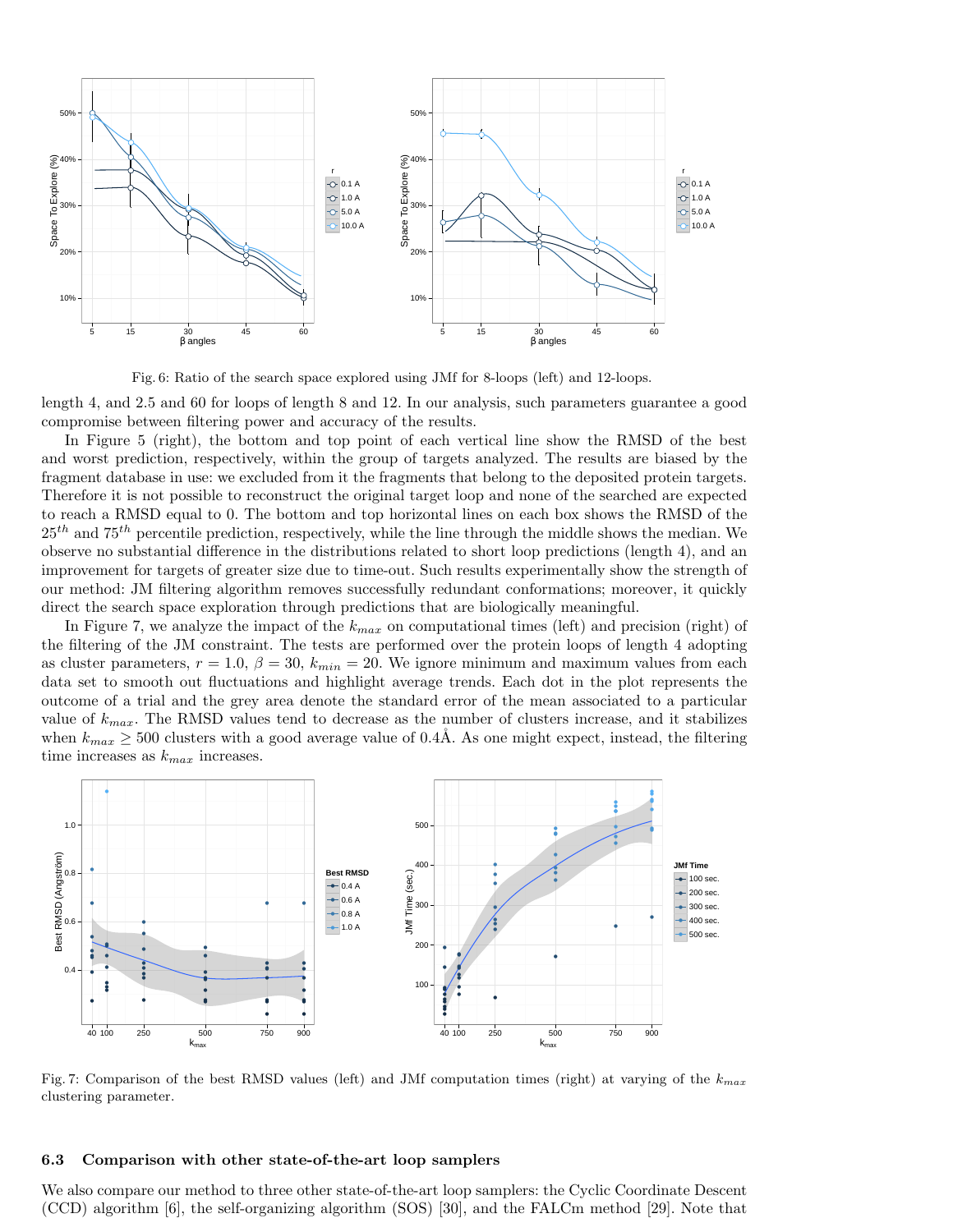our solution does not include specific heuristics and additional information that are used in the other programs. Moreover, our database is not tuned for loop prediction: it is built from any fragment that may appear on a protein (e.g. including helices,  $\beta$ -strands).

Table 1 shows the average RMSD for the benchmarks of length 4, 8 and 12 as computed by the four programs. We report the results as given in Table 2 of [6] for the CCD, Table 1 of [30] for SOS, and Table II of [29] for FALCm method, and the RMSD's obtained adopting the best settings for JMf. We do not compare the computational time as they are not provided in the above references. It can be noted that our results are in line with those produced by the other systems, even if a general fragment database has been used in our system.

| Loop   | <b>Average RMSD</b> |      |           |      |
|--------|---------------------|------|-----------|------|
| Length | CCD                 |      | SOS FALCm | JMf  |
|        | 0.56                | 0.20 | 0.22      | 0.30 |
| x      | 1.59                | 1.19 | 0.72      | 1.31 |
| 12     | 3.05                | 2.25 | 1.81      | 1.97 |

Table 1: Comparison of loop sampling methods

# 7 Conclusions

In this paper, we presented a novel constraint (joined-multibody) to model rigid bodies connected by joints, with constrained degrees of freedom in the 3D space. We presented a proof of NP-completeness of the joined-multibody constraint, a filtering algorithm that exploits the geometrical features of the rigid bodies and showed its application in sampling protein loop conformations. Feasibility of the method is shown by performing loop reconstruction tests on a set of loop targets, with lengths ranging from 4 to 12 amino acids. The search space of the protein loop conformations generated is reduced with a controlled loss of quality.

The propagator has been presented as a filtering algorithm based on a directional growth of the rigid body. As future work, we plan to develop a "bi-directional" search that starts from both end anchors. A preliminary study shows that the error propagation, due to the clustering relation, can be bounded with greater accuracy. On the theoretical side, we are interested in proving the NP-hardness in the case of JM constraint based on compatible multi-bodies.

Following the loop conformation direction, we also plan to tune the fragment database and to integrate our filtering algorithm method with other refinements strategies to eliminate infeasible physical loop conformations, (e.g. DFIRE potential [37]), to increase the quality of the loop predictions.

As future work, we also plan to apply our filtering method to other related applications: protein-protein interaction, protein flexibility and docking studies. Those systems can be modeled by a set of joinedmultibodyconstraints and it appears promising the possibility to explore a large set of conformations by representatives enumeration only.

Acknowledgments. The research has been partially supported by a grant from the Army High Performance Computing Research Center, NSF grants CBET-0754525 and IIS-0812267, and PRIN 2008 (20089M932N).

## References

- 1. R. Backofen and S. Will. A Constraint-Based Approach to Fast and Exact Structure Prediction in 3- Dimensional Protein Models. Constraints, 11(1):5–30, 2006.
- 2. P. Barahona and L. Krippahl. Constraint programming in structural bioinformatics. Constraints, 13(1-2):3– 20, 2008.
- 3. M. Ben-David, O. Noivirt-Brik, A. Paz, J. Prilusky, J. L. Sussman, and Y. Levy. Assessment of CASP8 structure predictions for template free targets. Proteins, 77:50–65, 2009.
- 4. M. Best, K. Bhattarai, F. Campeotto, A. D. Palú, H. Dang, A. Dovier, F. Fioretto, F. Fogolari, T. Le, and E. Pontelli. Introducing FIASCO: Fragment-based Interactive Assembly for protein Structure prediction with COnstraints. In Proc. of Workshop on Constraint Based Methods for Bioinformatics. http://www.dmi. unipg.it/WCB11/wcb11proc.pdf, 2011.
- 5. S. Cahill, M. Cahill, and K. Cahill. On the kinematics of protein folding. Journal of Computational Chemistry, 24(11):1364–1370, 2003.
- 6. A. Canutescu and R. Dunbrack. Cyclic coordinate descent: a robotics algorithm for protein loop closure. Protein Sci, 12:963–972, 2003.
- 7. Y. Choi and C. M. Deane. FREAD revisited: Accurate loop structure prediction using a database search algorithm. Proteins, 78(6):1431–40, May 2010.